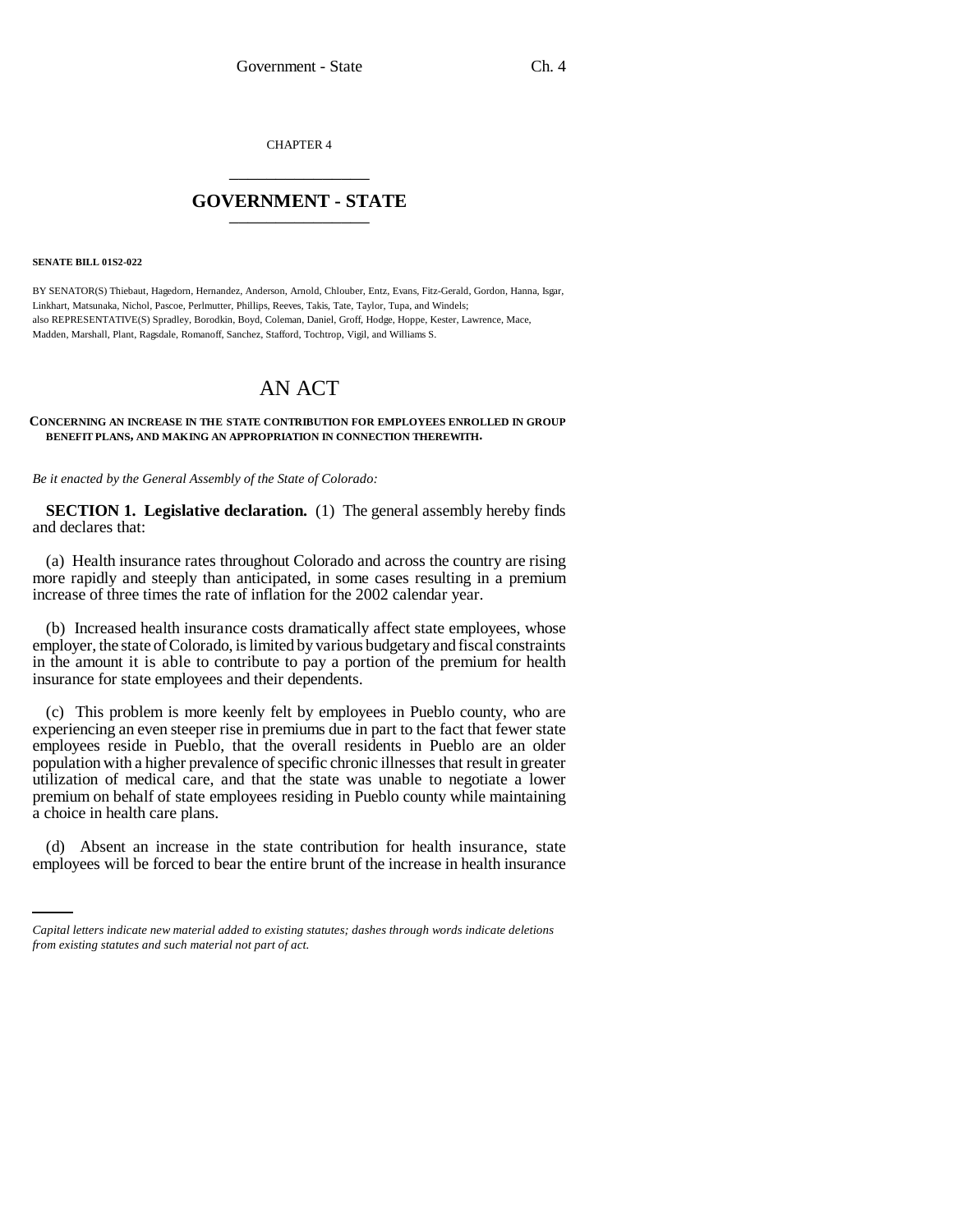premiums, with employees residing in Pueblo county incurring an even greater increase due to the higher premiums in that area of the state.

(e) In an effort to lessen the burden of increasing health insurance costs on state employees and to level the burden born by state employees regardless of their place of residence in the state, it is the declared policy of the state of Colorado to increase the state contribution for health insurance for state employees, as permissible given the budgetary and fiscal constraints imposed on the state, to keep pace with increasing health insurance costs, and to contribute an additional amount for state employees residing in Pueblo county in order to provide parity between state contributions for state employees residing in Pueblo county and state employees residing outside Pueblo county.

(2) The general assembly further finds and declares that, while it is important for the state to address the higher costs of health insurance experienced by state employees residing in Pueblo county by providing an increase in the state contribution for said employees, the provision of such increase shall not obligate the state to provide increases in the state contribution for group benefit plans for any state employees in any future year.

**SECTION 2.** 24-50-609 (2), Colorado Revised Statutes, is amended, and the said 24-50-609 is further amended BY THE ADDITION OF THE FOLLOWING NEW SUBSECTIONS, to read:

**24-50-609. State contributions.** (2) (a) (I) EXCEPT AS PROVIDED IN SUBPARAGRAPH (II) OF THIS PARAGRAPH (a), effective December 1, 2000, THROUGH NOVEMBER 30, 2001, the state of Colorado shall contribute an amount necessary to pay one hundred sixty dollars per month per single employee, two hundred thirty dollars per month per employee with one covered dependent, and three hundred sixteen dollars per month per employee with two or more covered dependents for each employee enrolled in group benefit plans that include enrollment in medical benefits. On December 1, 2001, and on December 1 of each year thereafter, the director shall recommend to the joint budget committee of the general assembly that the contribution amounts specified in this subsection (2) be adjusted in accordance with the change in the consumer price index for the Denver-Boulder metropolitan statistical area for the preceding calendar year, but in no event shall the state contribution exceed the amount recommended by the director in the annual total compensation survey prepared pursuant to section 24-50-104 (4). For purposes of this section, the term "employee" does not include elected state officials who do not receive compensation other than expense reimbursements from state funds.

(II) EFFECTIVE DECEMBER 1, 2000, FOR EMPLOYEES WHO ARE ELECTED STATE OFFICIALS WHO RECEIVE COMPENSATION OTHER THAN EXPENSE REIMBURSEMENTS FROM STATE FUNDS, THE STATE OF COLORADO SHALL CONTRIBUTE AN AMOUNT NECESSARY TO PAY ONE HUNDRED SIXTY DOLLARS PER MONTH PER SINGLE EMPLOYEE, TWO HUNDRED THIRTY DOLLARS PER MONTH PER EMPLOYEE WITH ONE COVERED DEPENDENT, AND THREE HUNDRED SIXTEEN DOLLARS PER MONTH PER EMPLOYEE WITH TWO OR MORE COVERED DEPENDENTS FOR EACH EMPLOYEE ENROLLED IN GROUP BENEFIT PLANS THAT INCLUDE ENROLLMENT IN MEDICAL BENEFITS.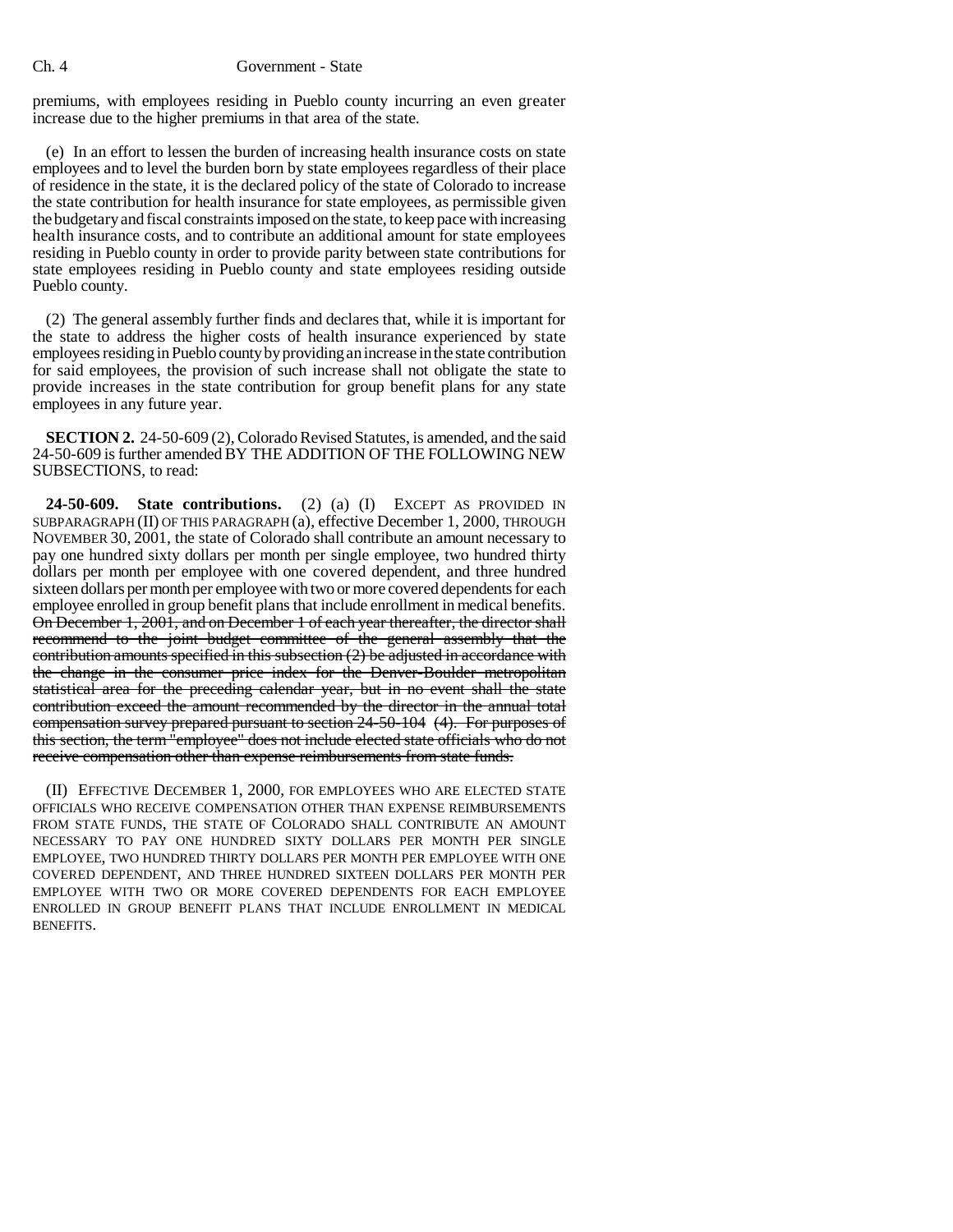(b) (I) EFFECTIVE DECEMBER 1, 2001, THROUGH NOVEMBER 30, 2002, FOR EMPLOYEES OTHER THAN ELECTED STATE OFFICIALS WHO RECEIVE COMPENSATION OTHER THAN EXPENSE REIMBURSEMENTS FROM STATE FUNDS, THE STATE OF COLORADO SHALL CONTRIBUTE AN AMOUNT NECESSARY TO PAY ONE HUNDRED SIXTY-SIX DOLLARS AND TWELVE CENTS PER MONTH PER SINGLE EMPLOYEE, TWO HUNDRED THIRTY-NINE DOLLARS AND FIFTEEN CENTS PER MONTH PER EMPLOYEE WITH ONE COVERED DEPENDENT, AND THREE HUNDRED TWENTY-EIGHT DOLLARS AND EIGHTY-SEVEN CENTS PER MONTH PER EMPLOYEE WITH TWO OR MORE COVERED DEPENDENTS FOR EACH EMPLOYEE ENROLLED IN GROUP BENEFIT PLANS THAT INCLUDE ENROLLMENT IN MEDICAL BENEFITS. HOWEVER, FOR PURPOSES OF PROVIDING PARITY IN THE AMOUNT OF STATE CONTRIBUTIONS FOR ALL EMPLOYEES STATEWIDE, THE STATE SHALL CONTRIBUTE AN AMOUNT NECESSARY TO ENSURE THAT THE EMPLOYEE CONTRIBUTION FOR ANY GIVEN MEDICAL BENEFITS PLAN IS IDENTICAL FOR EACH EMPLOYEE ENROLLED IN SAID PLAN, REGARDLESS OF THE COUNTY OF RESIDENCE OF THE EMPLOYEE.

(II) EFFECTIVE DECEMBER 1, 2002, FOR EMPLOYEES OTHER THAN ELECTED STATE OFFICIALS WHO RECEIVE COMPENSATION OTHER THAN EXPENSE REIMBURSEMENTS FROM STATE FUNDS, THE STATE OF COLORADO SHALL CONTRIBUTE AN AMOUNT NECESSARY TO PAY ONE HUNDRED SIXTY DOLLARS PER MONTH PER SINGLE EMPLOYEE, TWO HUNDRED THIRTY DOLLARS PER MONTH PER EMPLOYEE WITH ONE COVERED DEPENDENT, AND THREE HUNDRED SIXTEEN DOLLARS PER MONTH PER EMPLOYEE WITH TWO OR MORE COVERED DEPENDENTS FOR EACH EMPLOYEE ENROLLED IN GROUP BENEFIT PLANS THAT INCLUDE ENROLLMENT IN MEDICAL BENEFITS.

(3) ON DECEMBER 1, 2002, AND ON DECEMBER 1 OF EACH YEAR THEREAFTER, THE DIRECTOR SHALL RECOMMEND TO THE JOINT BUDGET COMMITTEE OF THE GENERAL ASSEMBLY THAT THE CONTRIBUTION AMOUNTS SPECIFIED IN SUBPARAGRAPH (II) OF PARAGRAPH (a) OF SUBSECTION (2) OF THIS SECTION AND PARAGRAPH (b) OF SUBSECTION (2) OF THIS SECTION BE ADJUSTED IN ACCORDANCE WITH THE CHANGE IN THE CONSUMER PRICE INDEX FOR THE DENVER-BOULDER METROPOLITAN STATISTICAL AREA FOR THE PRECEDING CALENDAR YEAR, BUT IN NO EVENT SHALL THE STATE CONTRIBUTION EXCEED THE AMOUNT RECOMMENDED BY THE DIRECTOR IN THE ANNUAL TOTAL COMPENSATION SURVEY PREPARED PURSUANT TO SECTION 24-50-104 (4).

(4) FOR PURPOSES OF THIS SECTION, "EMPLOYEE" DOES NOT INCLUDE ELECTED STATE OFFICIALS WHO DO NOT RECEIVE COMPENSATION OTHER THAN EXPENSE REIMBURSEMENTS FROM STATE FUNDS.

**SECTION 3. Appropriations - adjustments in 2001 long bill.** For the implementation of section 24-50-609 (2), Colorado Revised Statutes and section 24-50-609 (3), Colorado Revised Statutes, appropriations made in the annual general appropriation act for the fiscal year beginning July 1, 2001, shall be increased by the sum of three million three hundred forty-one dollars (\$3,000,341). Said sum shall be cash funds exempt from the undesignated fund balance for medical plans in the group benefit plans reserve fund created in section 24-50-613, Colorado Revised Statutes. Said appropriation shall be allocated as detailed in the following table: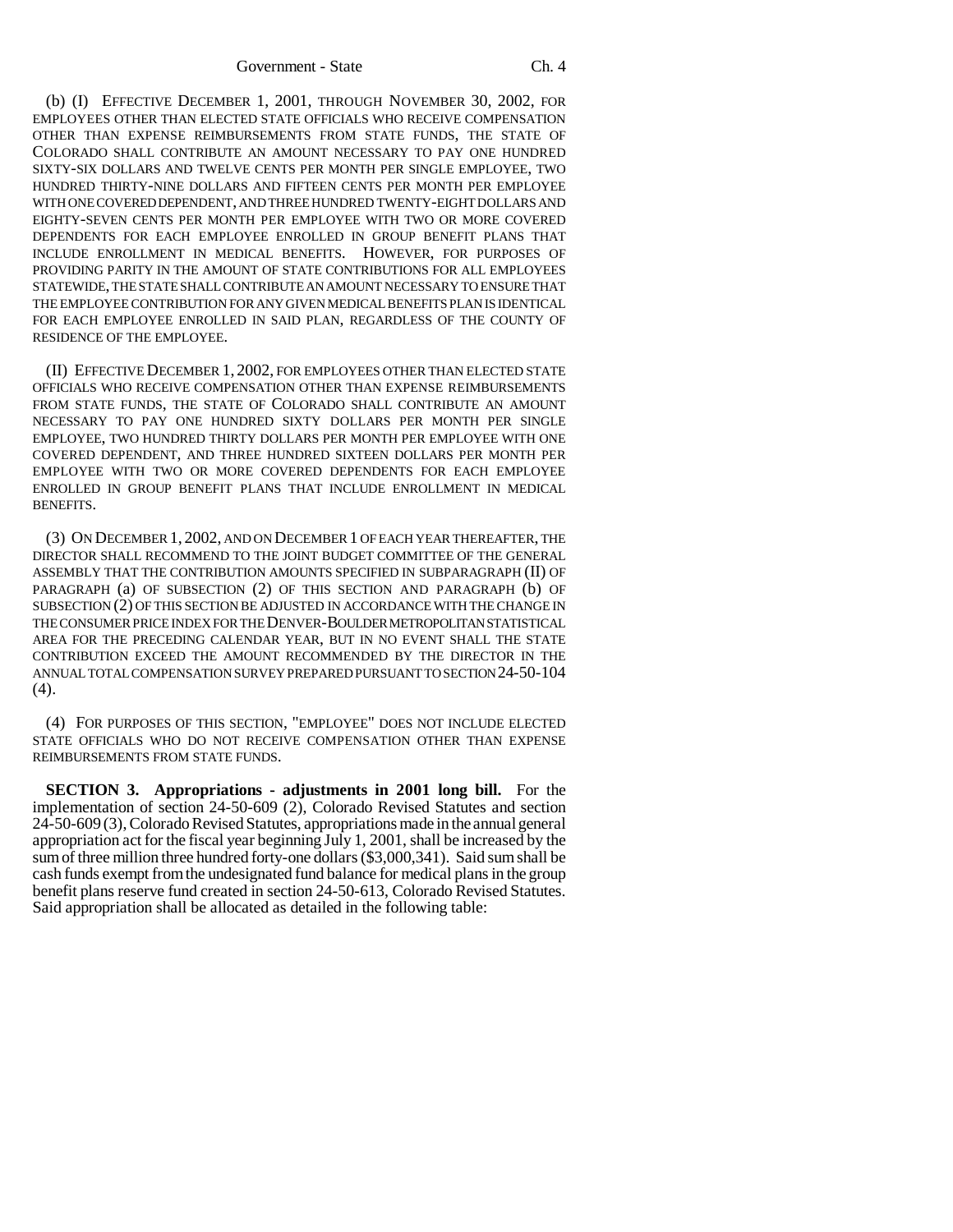| <b>DEPARTMENT</b>                    | <b>Cash Funds Exempt</b> |
|--------------------------------------|--------------------------|
| Agriculture                          | 29,815                   |
| Corrections                          | 854,226                  |
| Education                            | 27,124                   |
| Governor                             | 7,991                    |
| Health Care Policy and Financing     | 7,616                    |
| <b>Higher Education</b>              | 404,105                  |
| <b>Human Services</b>                | 890,469                  |
| Judicial                             | 218,510                  |
| Labor and Employment                 | 55,727                   |
| Law                                  | 17,741                   |
| Legislature                          | 11,817                   |
| <b>Local Affairs</b>                 | 11,555                   |
| <b>Military Affairs</b>              | 5,044                    |
| <b>Natural Resources</b>             | 101,533                  |
| Personnel                            | 46,405                   |
| <b>Public Health and Environment</b> | 53,067                   |
| <b>Public Safety</b>                 | 102,279                  |
| <b>Regulatory Agencies</b>           | 28,148                   |
| Revenue                              | 106,103                  |
| <b>State</b>                         | 4,364                    |
| Transportation                       | 15,636                   |
| Treasury                             | 1,066                    |
| Total                                | 3,000,341                |